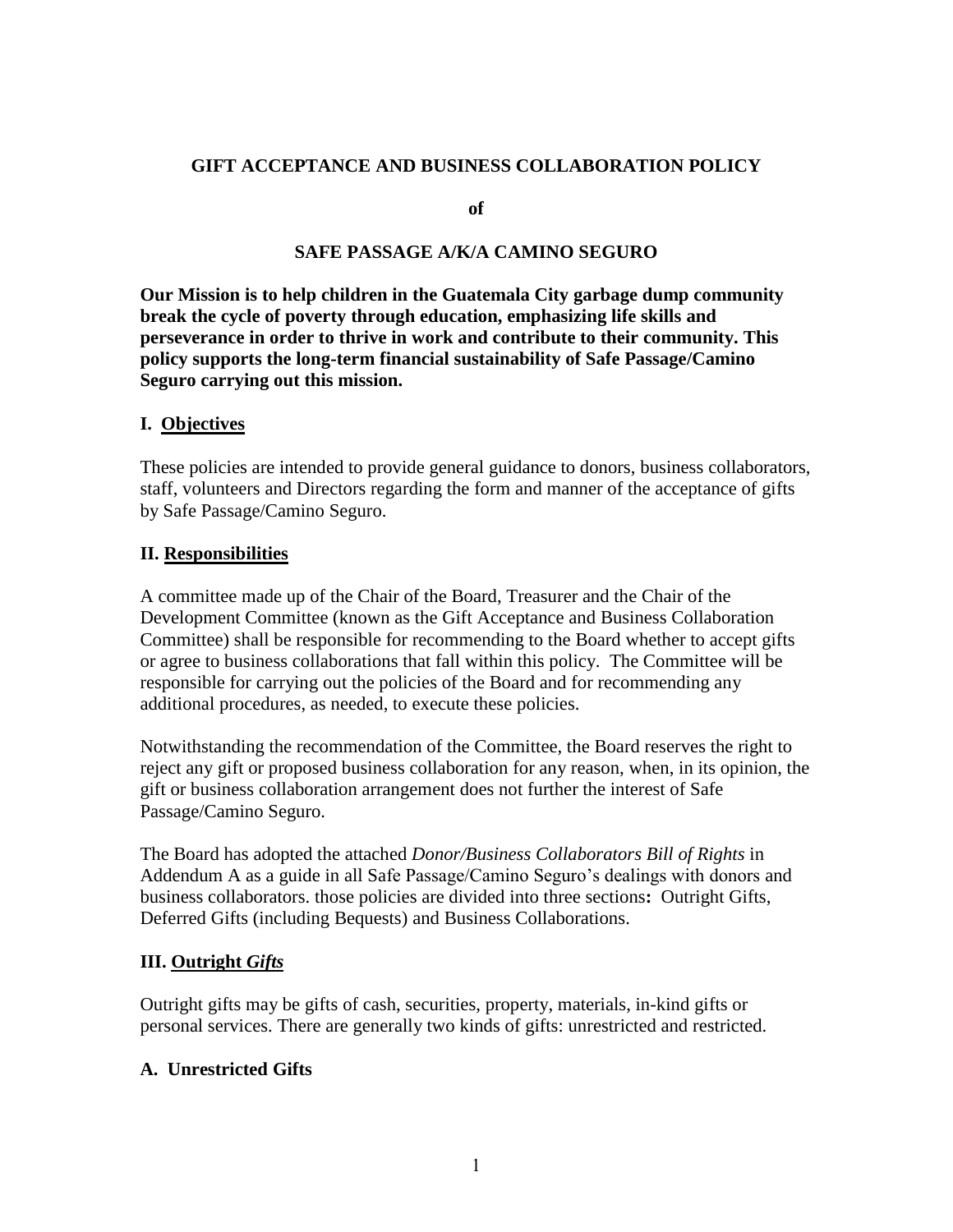Unrestricted funds are those on which the donor does not place any restrictions on how they are to be expended. Unrestricted funds may be expended in any manner consistent with the mission of the Safe Passage/Camino Seguro and approved by the Board of Directors. Acceptance of Unrestricted Gifts: Except in the instance where the association with a specific donor may be detrimental to or in any way not deemed by the Board in the best interests of Safe Passage/Camino Seguro, all unrestricted gifts will be accepted, with the understanding that all other applicable gift acceptance provisions have been met.

## **B. Restricted Gifts**

A restricted contribution is any gift made by a donor who indicates, in writing, that the use of the contributed funds for either a general or a specific purpose is restricted to a specific activity, type of expenditure, program or fund. In the case where we solicit for a specific item or purpose, the response gift is automatically restricted.

Safe Passage/Camino Seguro will accept gifts restricted to support approved activities, programs, funds and endowments. However, should Safe Passage/Camino be offered contributions for some purpose not included among these activities, programs, funds and endowments, the Gift Acceptance Sub-Committee, with the Board of Directors' concurrence, must approve the contribution prior to its acceptance. Any restricted gift that would result in an increase over the budgeted expenditures for a specific program or activity must also be approved.

The Safe Passage/Camino Seguro Board of Directors must give prior approval before the acceptance of any gift that, in order to comply with the donor's restriction(s), would require any unusual expenditure by Safe Passage/Camino Seguro.

The Safe Passage/Camino Seguro Board of Directors must give prior approval before the acceptance of any gift that may cause there to be some future expense (for instance unusual maintenance expenses) or impact on future operating costs.

Other than through its child sponsorship programs, Safe Passage/Camino Seguro will not accept any gifts that are restricted for the benefit of a specific individual, unless approved by the Board of Directors, in accordance with the provisions of Section  $501(c)(3)$  of the Internal Revenue Code. Specifically, the board will decline any gift that would violate the private inurnment prohibition rules of such law respecting charitable gifts.

The following applies only to specific gifts made by sponsor to Safe Passage participants and their families through the sponsorship programs. The Executive Director will develop and submit to the Board for approval, policies and procedures regarding gifts to specific children and their families for celebratory, education, medical or emergency reasons. These procedure and policy will be reviewed annually by the Executive Director and a report made to the Board.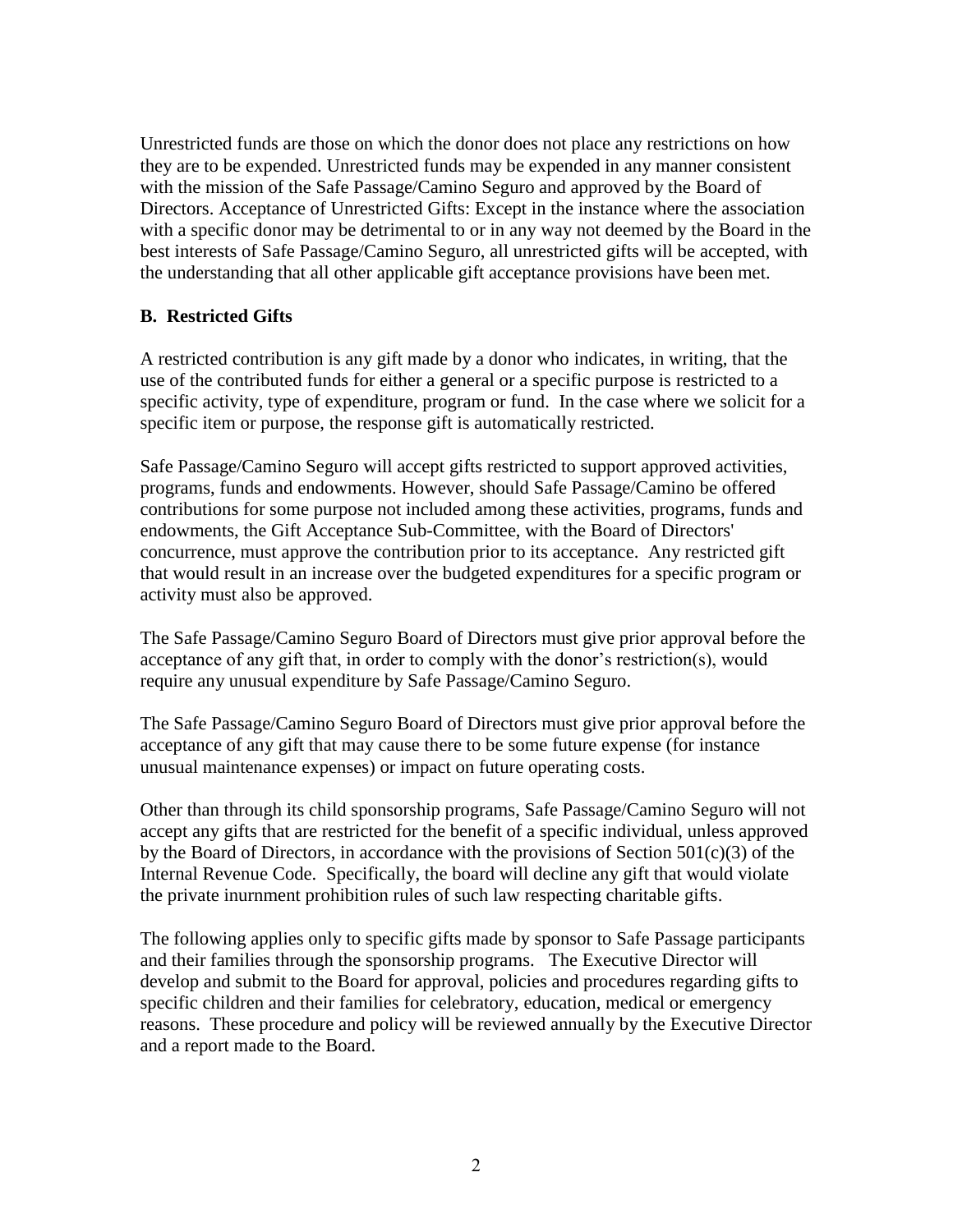It is recommended that, with the donor's written consent, a reasonable percentage or portion of restricted gifts be allocated to unrestricted purposes to cover administrative and fund raising overhead. The percentage will not exceed the most recent audit's percentage of administrative and fundraising costs to the total expenditures of Safe Passage/Camino Seguro.

The Committee will review and make their recommendation for the acceptance of any new donor-restricted permanent funds (i.e. a named donor fund). The establishment of any such permanent fund (endowments or otherwise) requires the approval of the Board of the Directors.

# **IV. Acceptable Outright Gifts**

# *A. Cash*

Gifts of cash or checks for approved purposes will be accepted and immediately deposited in appropriate Safe Passage/Camino Seguro accounts.

# *B. Securities*

Securities include publically traded stocks and bond, Section 144K Restricted Stocks and shares of privately held companies. Any gift of a security that cannot be immediately sold and/or valued must be pre-approved by the Committee.

# *C.* **Procedures for Gifts of Marketable Securities**

All readily marketable securities will immediately, upon notification to the Development Office, be transferred to the current Investment Manager for appropriate redeployment in accordance with applicable investment and spending policies

# *D.* **Methods of Delivery**

Safe Passage/Camino Seguro maintains a brokerage investment account through the approved Investment Manager. Instructions for transfers to Safe Passage/Camino Seguro are attached hereto as Addendum B.

# *E.* **Date and Valuation of Gifts of Securities**

Current policies of the Internal Revenue Service will serve as a general guide to the valuation and the date of acceptance of gifts of securities. [Note: This sentence is deleted because IRS Publications change from time to time and we ought not to refer to a specific publication.]

Upon the delivery of the securities, Safe Passage/Camino Seguro will issue a gift acceptance letter that specifies the date of the gift and the valuation of the gift for that date. The gift value is the mean of the high and low price (or, for NASDAQ securities, the mean of the bid and the ask price) for the security on the date of the gift.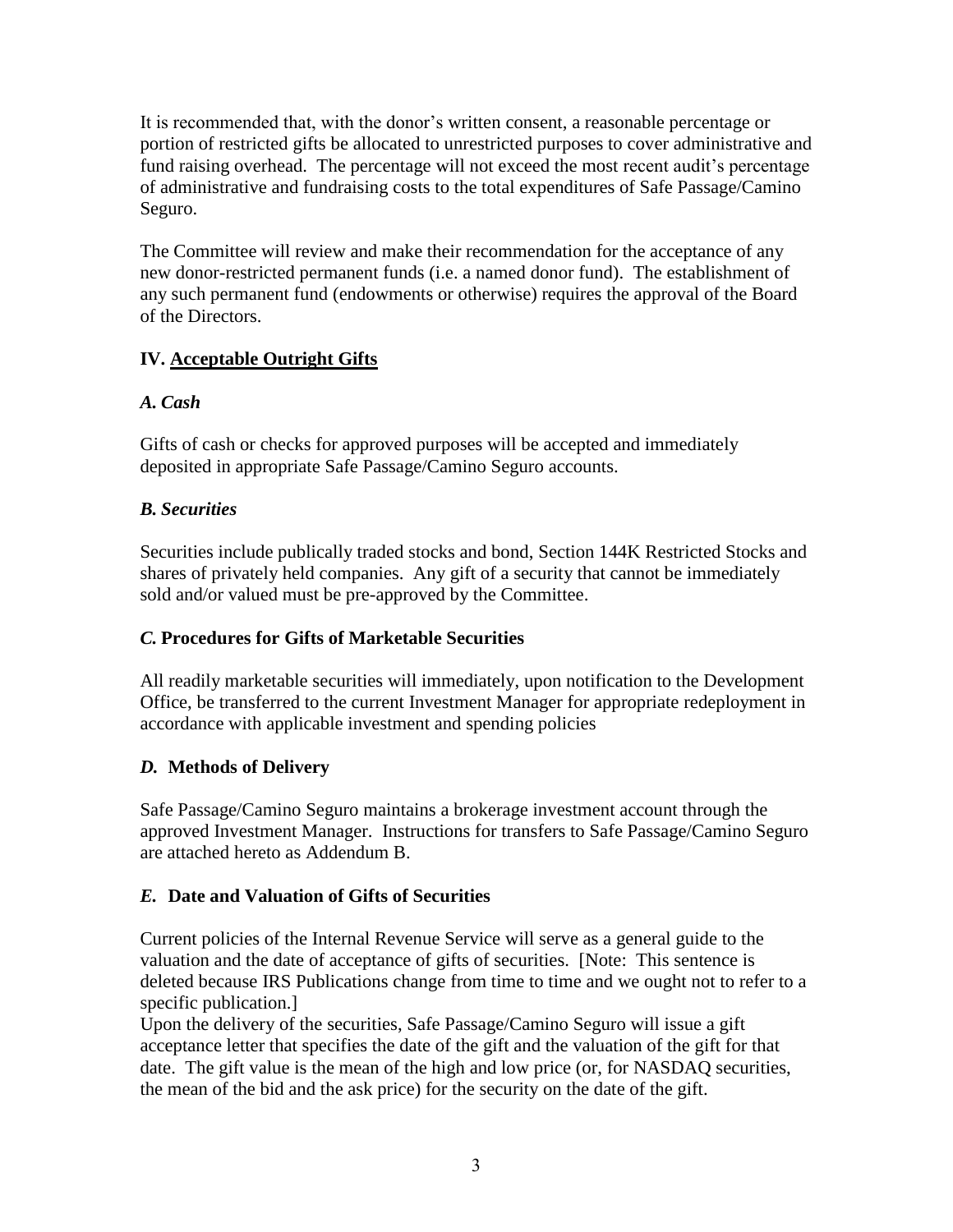## F. **Gifts of Real Estate:**

Gifts of real estate in the form of a residence, business, commercial building, undeveloped land, etc. may be accepted if, in general, they meet the following conditions: (1) the donor absorbs the costs of the transaction related to the due diligence required, except in extraordinary circumstances when the organization may agree in writing to pay any or all of such expenses, (2) the donor provides Safe Passage/Camino Seguro with a current appraisal of the subject property, (3) the donor and Safe Passage/Camino Seguro have completed a Real Property Disclosure Checklist, (4) the property has undergone all appropriate title, environmental and toxic waste analyses, and any other process of due diligence deemed necessary by the Gift Acceptance Committee and has been found to be free of any conditions requiring remediation; and (5) the property can either be sold within a reasonable time; or can be used in keeping with the mission of Safe Passage/Camino Seguro.

Criteria for consideration by the Committee shall include, but are not necessarily limited to:

- Is the property useful for the purposes of Safe Passage/Camino Seguro?
- Is the property marketable?
- Are there any restrictions, reservations, easements or other limitations associated with the property?
- Are there carrying costs, which may include insurance, property taxes, mortgages or notes associated with the property
- Does the environmental review reflect that the property is not damaged or contain latent liabilities?

Prior to the acceptance of any property subject to a mortgage or other encumbrance, or any property, the maintenance of which requires significant cash outflows, the Safe Passage/Camino Seguro Board of Directors will analyze the cash flow needs and any Unrelated Business Taxable Income that may result to determine the feasibility of accepting the gift. In some cases, the donor may be encouraged to contribute cash to enable Safe Passage/Camino Seguro to support the property if it is unlikely that the property will not be sold within a reasonable time or if its maintenance will use funds needed for other purposes.

## **V. Deferred Gifts/Bequests and Memorial Gifts**

Unrestricted bequests/memorial gifts of \$5000 or more will automatically go to the Board-Restricted Hanley Denning Fund unless otherwise designated by the Board.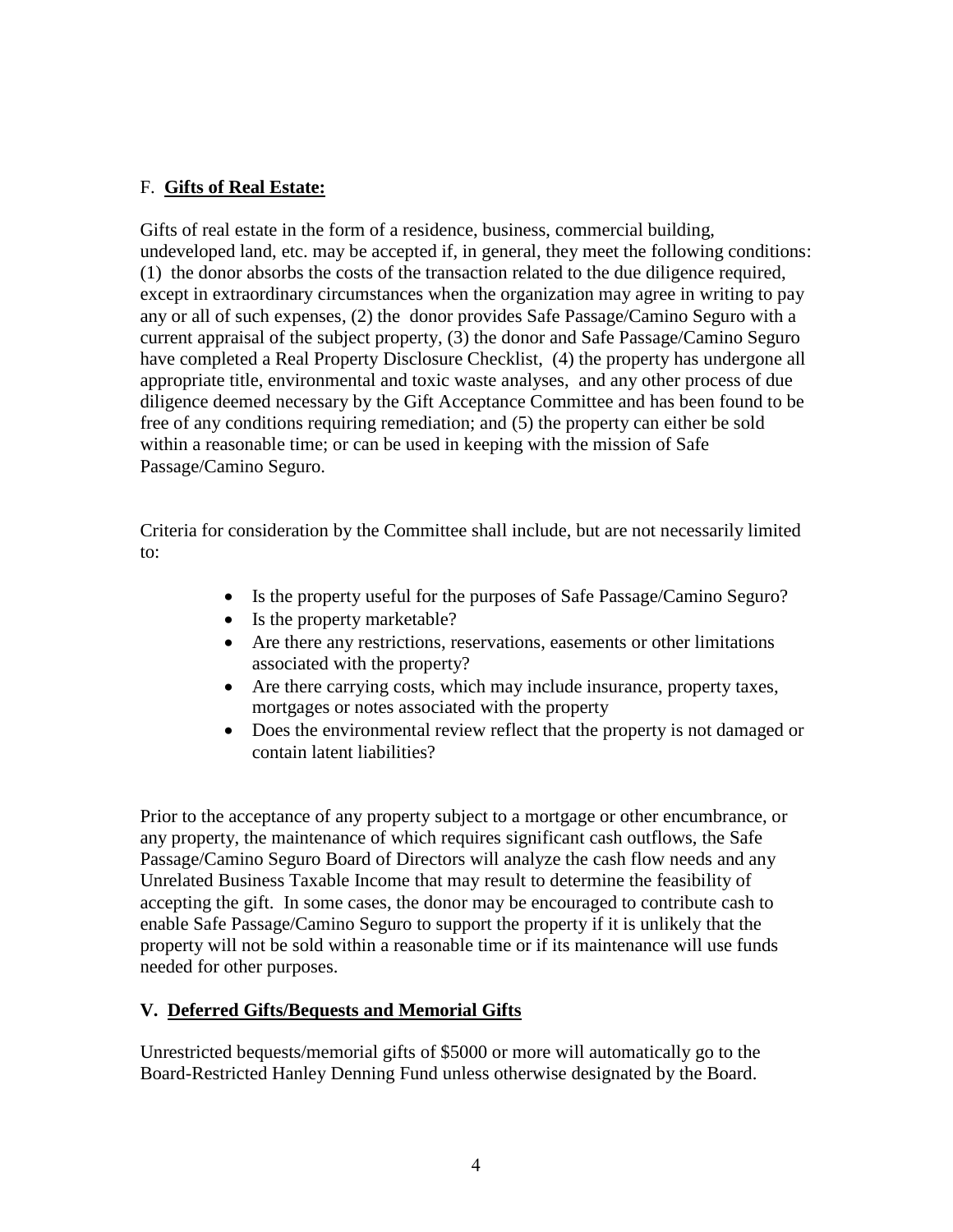Unrestricted gifts of less than \$5000 will be added to the Annual Fund for support of the general operating budget.

# **A. Bequests**

Bequests are gifts specified through a will which are made at the time of the donor's death, and may include cash, property, stocks, or other assets. There are a number of types of bequests:

- A specific bequest designates a specific percentage of an estate, a specific dollar amount or specific assets to be given to Safe Passage/Camino Seguro at the donor's death.
- A residual bequest is a gift of all or part of the property remaining in the donor's estate after debts, expenses, and specific bequests have been paid, and all provisions for family and/or friends have been satisfied.
- A contingent bequest leaves all or a portion of the donor's estate to Safe Passage/Camino Seguro if for any reason the donor's primary intentions cannot be satisfied. This gift takes effect only if the primary beneficiary or beneficiaries predecease the donor.

Safe Passage/Camino Seguro will accept unrestricted bequests of cash or securities of any size. Bequests of property and/or collections or bequests bearing restrictions or designations may be accepted by Safe Passage/Camino Seguro with the approval of the Committee if such bequests are considered to be in keeping with its mission, policies, and the best interests of Safe Passage/Camino Seguro.

Unrestricted bequests of \$5,000 or less will be added to the Annual Fund. Bequests in excess of \$5,000 will be added to the Hanley Denning Fund.

The Board will encourage donors and their advisors to discuss restrictions with Safe Passage/Camino Seguro staff to ensure that Safe Passage/Camino Seguro can use such donated funds consistent with donor's wishes. All restricted bequests offered to Safe Passage/Camino Seguro will be reviewed by the Committee to determine appropriate use and applicability in support of Safe Passage's mission. That Committee may recommend to the Board that it not accept a restricted bequest that is not consistent with the organization's mission and purposes.

# **B. Gifts of Life Insurance**

Gifts to Safe Passage/Camino Seguro of fully paid whole life, ordinary life or endowment policies on which no future premium payments are due may be accepted by the Executive Director. Gifts of policies having a current cash value but with respect to which future premium payments are possible or are known to be due can only be accepted by the Committee. Whether any such policy is accepted will depend on the economics of the transfer including (1) whether the policy can be converted to a paid up policy of lesser value, (2) whether the donor agrees to make future premium payments, and (3) whether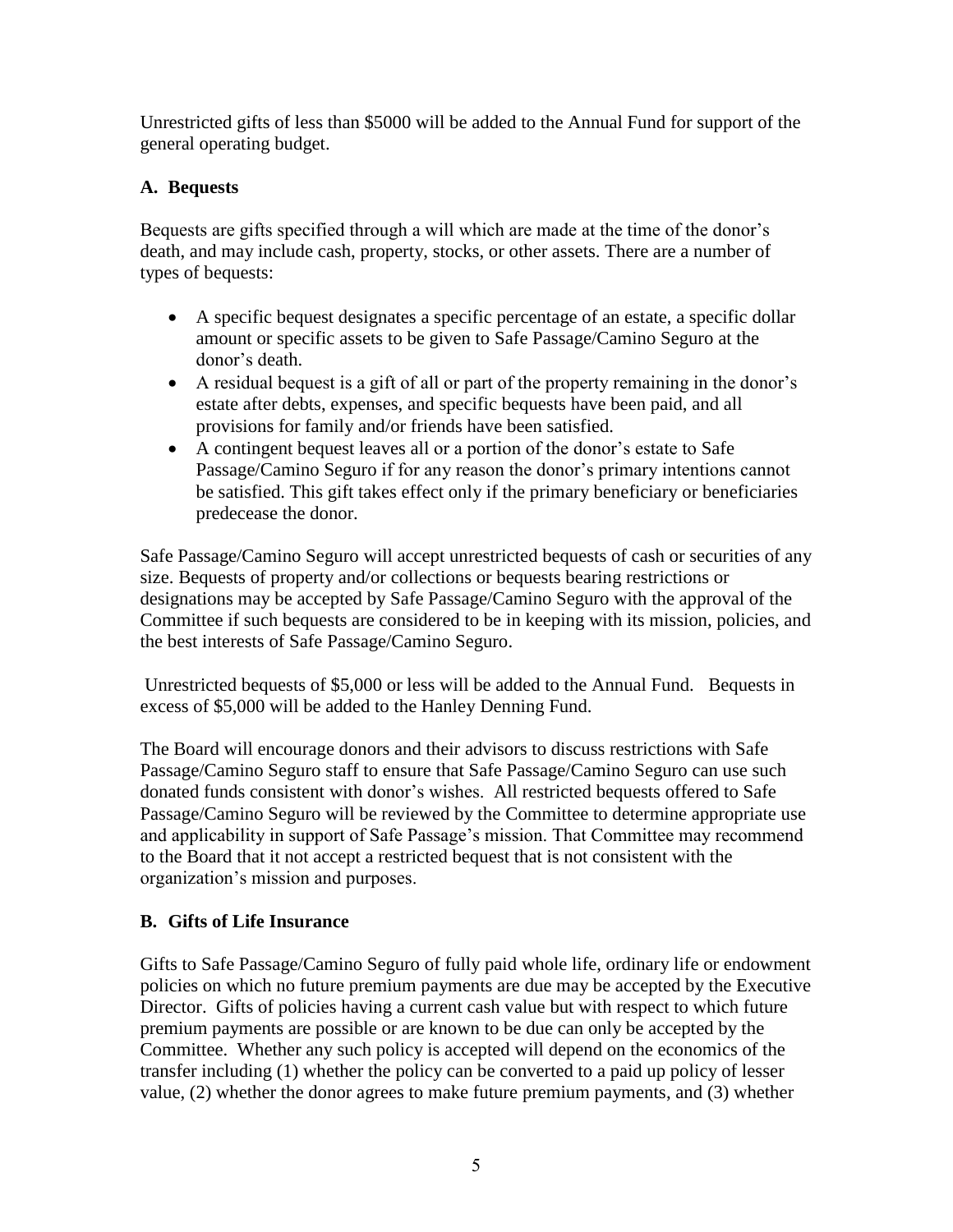the policy has sufficient value to permit the payment of future premiums out of that value for as long as necessary.

In any case in which a policy is accepted, the Safe Passage/Camino Seguro will work with the insuring company and donor to transfer ownership of the policy from the donor to the Safe Passage/Camino Seguro, to change the beneficiary designation to permit Safe Passage/Camino Seguro to collect the insurance proceeds when the policy matures, and to ensure that Safe Passage/Camino is notified if any future premiums payments are not made by the donor.

Safe Passage/Camino Seguro cannot accept a gift of a term life insurance policy without cash value unless the donor of the policy agrees to maintain the policy in force by remaining responsible for payment of future premiums.

Gifts of life insurance policies naming multiple beneficiaries will be referred to the Committee for its consideration before acceptance. Safe Passage/Camino Seguro will not accept gifts of cash or property from a donor if the use of the gift is restricted to the purchase of a life insurance policy on the donor or any other person.

The acceptance of gifts of life insurance policies will be made at the discretion of the Gift Review Committee, who will engage counsel and will review such gift offers and make decisions on a case-by-case basis.

# **C. Retirement Plans**

Safe Passage/Camino Seguro will encourage donors to consider naming Safe Passage/Camino Seguro as the beneficiary of qualified retirement plans, such as pensions, 401Ks, and IRAs. Donors are encouraged to contact their plan administrator to obtain the necessary beneficiary designation form on which to include their gift to Safe Passage/Camino Seguro.

# **D. Retained Interest Gifts**

Life Income Gifts, such as charitable remainder unitrusts, charitable remainder annuity trusts, charitable lead trusts, and charitable gift annuities, in which donors retain an interest, may be accepted by Safe Passage/Camino Seguro at the recommendation of the Gift Review Committee. Safe Passage/Camino Seguro will work with donors, their financial advisors and other managers of life income gifts, to find the right vehicles to advance both the donor's and Safe Passage/Camino Seguro's interests. Before accepting life income gifts, the Gift Review Committee will review factors such as whether these gifts are in keeping with the mission and policies of Safe Passage/Camino Seguro, whether Safe Passage/Camino Seguro can fulfill the donor's wishes, and whether such gifts present liabilities that outweigh their benefits to Safe Passage/Camino Seguro.

# **VI. Business Collaborations**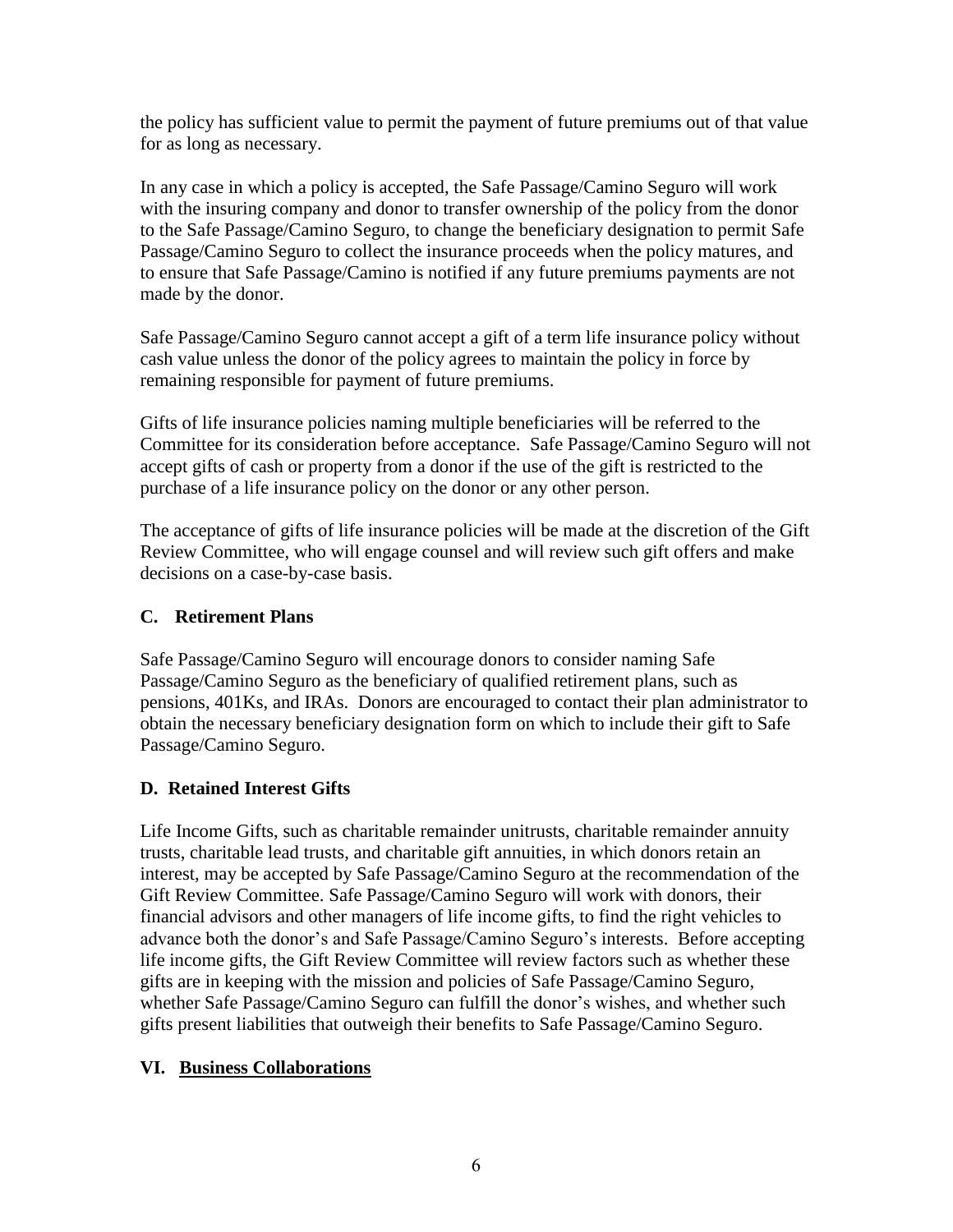### **A. Business Collaborations Defined**

Business collaborations include any arrangement or venture of any kind with a business of any kind, whether a corporation, partnership or individual, in which any of the revenues of the business or venture inure to Safe Passage/Camino Seguro, including but not limited to joint advertising or other arrangement in which the name or logo of Safe Passage/Camino Seguro is used in connection with the business operation.

## **B. Standards**

The Committee shall consider the following factors in determining whether to recommend that the Board agree to such arrangement:

1. Whether the nature of the product or service will adversely impact the public image or mission of Safe Passage/Camino Seguro.

2. Whether the business reputation or the past practices of the proposed business collaborator are consistent with the public image or mission of Safe Passage/Camino Seguro.

3. Whether the business collaborator proposes a restriction on the funds generated and, if so, whether such restrictions are consistent with the mission, plans and policies of Safe Passage/Camino Seguro.